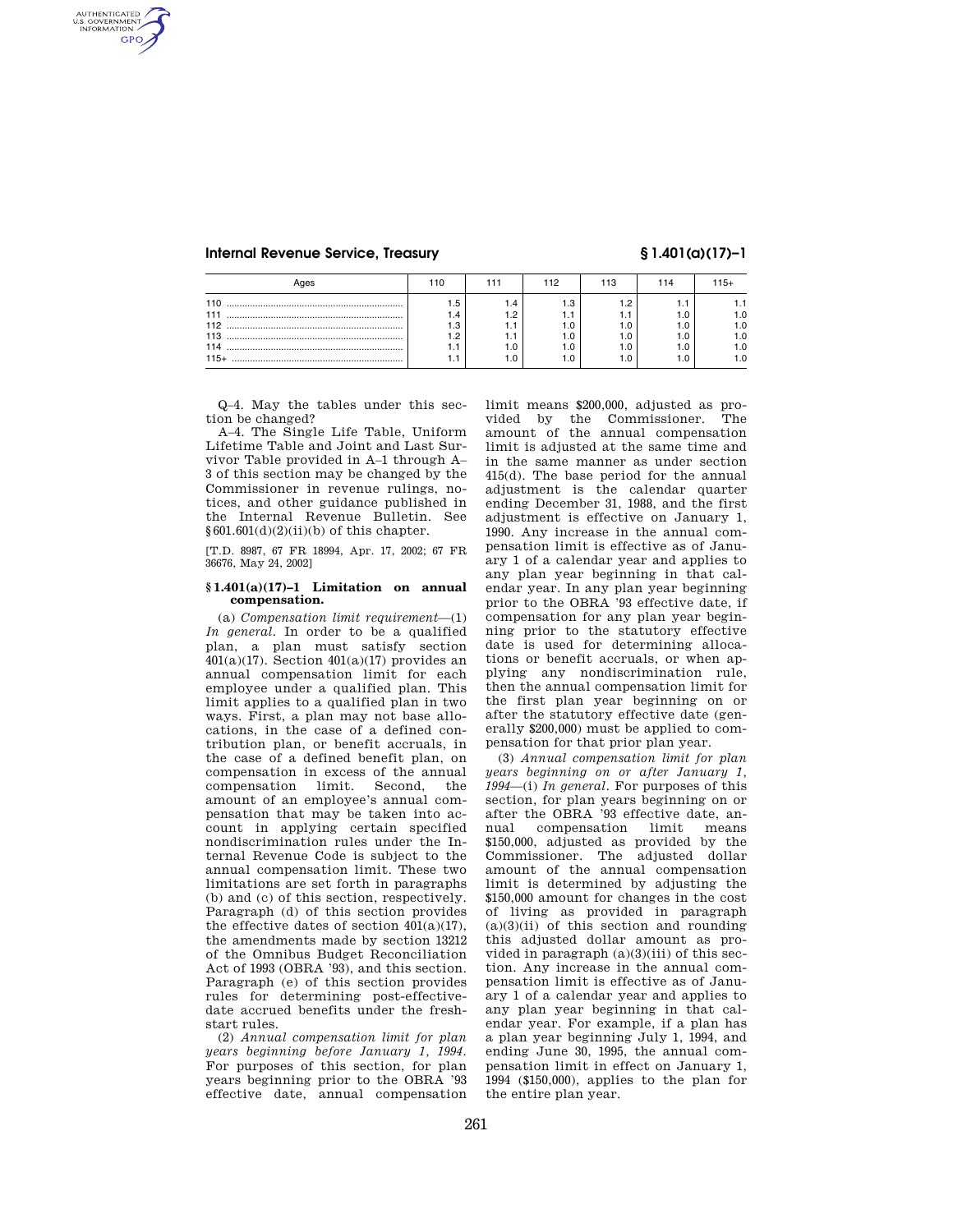(ii) *Cost of living adjustment.* The \$150,000 amount is adjusted for changes in the cost of living by the Commissioner at the same time and in the same manner as under section 415(d). The base period for the annual adjustment is the calendar quarter ending December 31, 1993.

(iii) *Rounding of adjusted compensation limit.* After the \$150,000, adjusted in accordance with paragraph  $(a)(3)(ii)$  of this section, exceeds the annual compensation limit for the prior calendar year by \$10,000 or more, the annual compensation limit will be increased by the amount of such excess, rounded down to the next lowest multiple of \$10,000.

(4) *Additional guidance.* The Commissioner may, in revenue rulings and procedures, notices, and other guidance, published in the Internal Revenue Bulletin (see §601.601(d)(2)(ii)(*b*) of this chapter), provide any additional guidance that may be necessary or appropriate concerning the annual limits on compensation under section 401(a)(17).

(b) *Plan limit on compensation*—(1) *General rule.* A plan does not satisfy section  $401(a)(17)$  unless it provides that the compensation taken into account for any employee in determining plan allocations or benefit accruals for any plan year is limited to the annual compensation limit. For purposes of this rule, allocations and benefit accruals under a plan include all benefits provided under the plan, including ancillary benefits.

(2) *Plan-year-by-plan-year requirement.*  For purposes of this paragraph (b), the limit in effect for the current plan year applies only to the compensation for that year that is taken into account in determining plan allocations or benefit accruals for the year. The compensation for any prior plan year taken into account in determining an employee's allocations or benefit accruals for the current plan year is subject to the applicable annual compensation limit in effect for that prior year. Thus, increases in the annual compensation limit apply only to compensation taken into account for the plan year in which the increase is effective. In addition, if compensation for any plan year beginning prior to the OBRA '93 effective date is used for determining allo-

# **§ 1.401(a)(17)–1 26 CFR Ch. I (4–1–15 Edition)**

cations or benefit accruals in a plan year beginning on or after the OBRA '93 effective date, then the annual compensation limit for that prior year is the annual compensation limit in effect for the first plan year beginning on or after the OBRA '93 effective date (generally \$150,000).

(3) *Application of limit to a plan year*— (i) *In general.* For purposes of applying this paragraph (b), the annual compensation limit is applied to the compensation for the plan year on which allocations or benefit accruals are based.

(ii) *Compensation for the plan year.* If a plan determines compensation used in determining allocations or benefit accruals for a plan year based on compensation for the plan year, then the annual compensation limit that applies to the compensation for the plan year is the limit in effect for the calendar year in which the plan year begins. Alternatively, if a plan determines compensation used in determining allocations or benefit accruals for the plan year on the basis of compensation for a 12-consecutive-month period, or periods, ending no later than the last day of the plan year, then the annual compensation limit applies to compensation for each of those periods based on the annual compensation limit in effect for the respective calendar year in which each 12-month period begins.

(iii) *Compensation for a period of less than 12-months*—(A) *Proration required.*  If compensation for a period of less than 12 months is used for a plan year, then the otherwise applicable annual compensation limit is reduced in the same proportion as the reduction in the 12-month period. For example, if a defined benefit plan provides that the accrual for each month in a plan year is separately determined based on the compensation for that month and the plan year accrual is the sum of the accruals for all months, then the annual compensation limit for each month is 1⁄12th of the annual compensation limit for the plan year. In addition, if the period for determining compensation used in calculating an employee's allocation or accrual for a plan year is a short plan year (i.e., shorter than 12 months), the annual compensation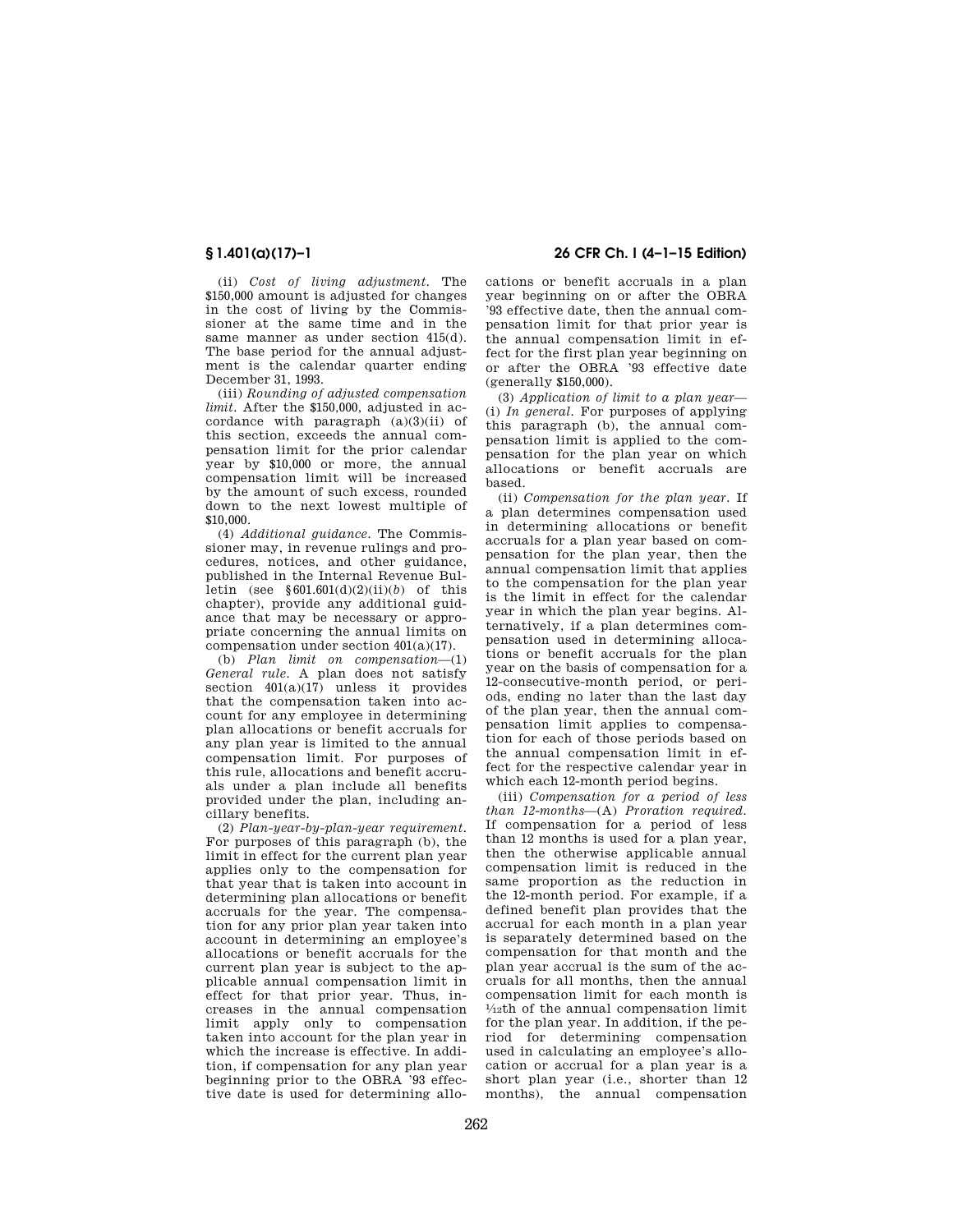limit is an amount equal to the otherwise applicable annual compensation limit multiplied by a fraction, the numerator of which is the number of months in the short plan year, and the denominator of which is 12.

(B) *No proration required for participation for less than a full plan year.* Notwithstanding paragraph  $(b)(3)(iii)(A)$  of this section, a plan is not treated as using compensation for less than 12 months for a plan year merely because the plan formula provides that the allocation or accrual for each employee is based on compensation for the portion of the plan year during which the employee is a participant in the plan. In addition, no proration is required merely because an employee is covered under a plan for less than a full plan year, provided that allocations or benefit accruals are otherwise determined using compensation for a period of at least 12 months. Finally, notwithstanding paragraph (b)(3)(iii)(A) of this section, no proration is required merely because the amount of elective contributions (within the meaning of §1.401(k)–6, matching contributions (within the meaning of  $$1.401(m)-5$ , or employee contributions (within the meaning of  $$1.401(m)-5$  that is contributed for each pay period during a plan year is determined separately using compensation for that pay period.

(4) *Limits on multiple employer and multiemployer plans.* For purposes of this paragraph (b), in the case of a plan described in section 413(c) or 414(f) (a plan maintained by more than one employer), the annual compensation limit applies separately with respect to the compensation of an employee from each employer maintaining the plan instead of applying to the employee's total compensation from all employers maintaining the plan.

(5) *Family aggregation.* [Reserved]

(6) *Examples.* The following examples illustrate the rules in this paragraph (b).

*Example 1.* Plan X is a defined benefit plan with a calendar year plan year and bases benefits on the average of an employee's high 3 consecutive years' compensation. The OBRA '93 effective date for Plan X is January 1, 1994. Employee A's high 3 consecutive years' compensation prior to the application of the annual compensation limits is \$160,000 (1994), \$155,000 (1993), and \$135,000 (1992). To

satisfy this paragraph (b), Plan X cannot base plan benefits for Employee A in 1994 on compensation in excess of \$145,000 (the average of \$150,000 (A's 1994 compensation capped by the annual compensation limit), \$150,000 (A's 1993 compensation capped by the \$150,000 annual compensation limit applicable to all years before 1994), and \$135,000 (A's 1992 compensation capped by the \$150,000 annual compensation limit applicable to all years before 1994)). For purposes of determining the 1994 accrual, each year (1994, 1993, and 1992), not the average of the 3 years, is subject to the 1994 annual compensation limit of \$150,000.

*Example 2.* Assume the same facts as Example 1, except that Employee A's high 3 consecutive years' compensation prior to the application of the limits is \$185,000 (1997), \$175,000 (1996), and \$165,000 (1995). Assume that the annual compensation limit is first adjusted to \$160,000 for plan years beginning on or after January 1, 1997. Plan X cannot base plan benefits for Employee A in 1997 on compensation in excess of \$153,333 (the average of \$160,000 (A's 1997 compensation capped by the 1997 limit), \$150,000 (A's 1996 compensation capped by the 1996 limit), and \$150,000 (A's 1995 compensation capped by the 1995 limit)).

*Example 3.* Plan Y is a defined benefit plan that bases benefits on an employee's high consecutive 36 months of compensation ending within the plan year. Employee B's high 36 months are the period September 1995 to August 1998, in which Employee B earned \$50,000 in each month. Assume that the annual compensation limit is first adjusted to \$160,000 for plan years beginning on or after January 1, 1997. The annual compensation limit is \$150,000, \$150,000, and \$160,000 in 1995, 1996, and 1997, respectively. To satisfy this paragraph (b), Plan Y cannot base Employee B's plan benefits for the 1998 plan year on compensation in excess of \$153,333. This amount is determined by applying the applicable annual compensation limit to compensation for each of the three 12-consecutive-month periods. The September 1995 to August 1996 period is capped by the annual compensation limit of \$150,000 for 1995; the September 1996 to August 1997 period is capped by the annual compensation limit of \$150,000 for 1996; and the September 1997 to August 1998 period is capped by the annual compensation limit of \$160,000 for 1997. The average of these capped amounts is the annual compensation limit applicable in determining benefits for the 1998 year.

*Example 4.* (a) Employer P is a partnership. Employer P maintains Plan Z, a profit-sharing plan that provides for an annual allocation of employer contributions of 15 percent of plan year compensation for employees other than self-employed individuals, and 13.0435 percent of plan year compensation for self-employed individuals. The plan year of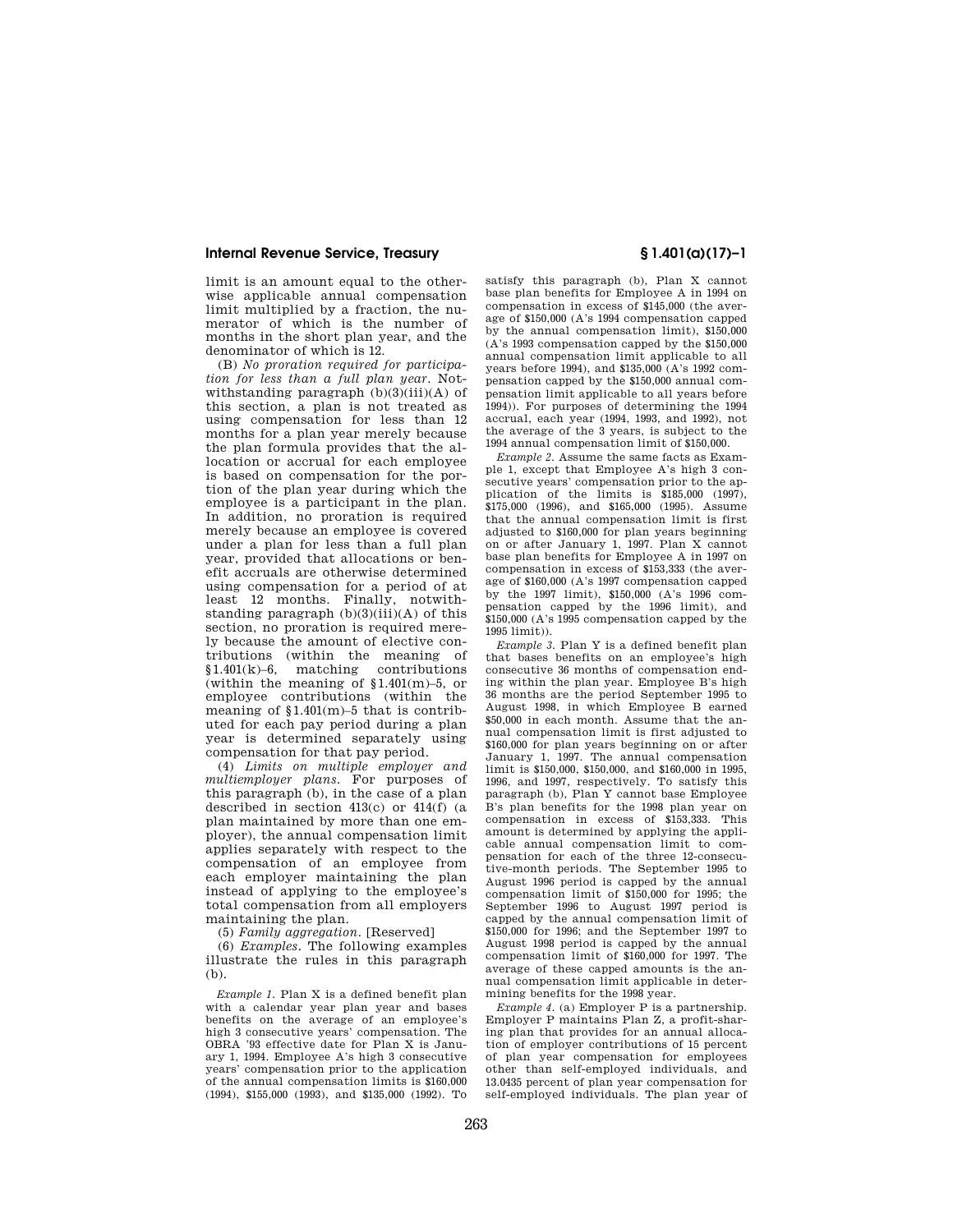Plan Z is the calendar year. The OBRA '93 effective date for Plan Z is January 1, 1994. In order to satisfy section  $401(a)(17)$ , as amended by OBRA '93, the plan provides that, beginning with the 1994 plan year, the plan year compensation used in determining the allocation of employer contributions for each employee may not exceed the annual limit in effect for the plan year under OBRA '93. Plan Z defines compensation for self-employed individuals (employees within the meaning of section  $401(c)(1)$  as the self-employed individual's net profit from self-employment attributable to Employer P minus the amount of the self-employed individual's deduction under section 164(f) for one-half of self-employment taxes. Plan Z defines compensation for all other employees as wages within the meaning of section 3401(a). Employee C and Employee D are partners of Employer P and thus are self-employed individuals. Neither Employee C nor Employee D owns an interest in any other business or is a common-law employee in any business. For the 1994 calendar year, Employee C has net profit from self-employment of \$80,000, and Employee D has net profit from self-employment of \$175,000. The deduction for Employee C under section 164(f) for one-half of self-employment taxes is \$4,828. The deduction for Employee D under section 164(f) for one-half of self-employment taxes is \$6,101

(b) The plan year compensation under the plan formula for Employee C is \$75,172 (\$80,000 minus \$4,828). The allocation of employer contributions under the plan allocation formula for 1994 for Employee C is \$9,805 (\$75,172 (Employee C's plan year compensation for 1994) multiplied by 13.0435%). The plan year compensation under the plan formula before application of the annual limit under section 401(a)(17) for Employee D is \$168,899 (\$175,000 minus \$6101). After application of the annual limit, the plan year compensation for the 1994 plan year for Employee D is \$150,000 (the annual limit for 1994). Therefore, the allocation of employer contributions under the plan allocation formula for 1994 for Employee D is \$19,565 (\$150,000 (Employee D's plan year compensation after application of the annual limit for 1994) multiplied by 13.0435%).

*Example 5.* The facts are the same as in *Example 4,* except that Plan Z provides that plan year compensation for self-employed individuals is defined as earned income within the meaning of section 401(c)(2) attributable to Employer P. In addition, Plan Z provides for an annual allocation of employer contributions of 15 percent of plan year compensation for all employees in the plan, including self-employed individuals, such as Employees C and D. The net profit from selfemployment for Employee C and the net profit from self-employment for Employee D are the same as provided in *Example 4.* However, the earned income of Employee C de-

## **§ 1.401(a)(17)–1 26 CFR Ch. I (4–1–15 Edition)**

termined in accordance with section  $401(c)(2)$ is \$65,367 (\$80,000 minus \$4,828 minus \$9,805). The earned income of Employee D determined in accordance with section  $401(c)(2)$  is \$146,869 (\$175,000 minus \$6,101 minus \$22,030). Therefore, the allocation of employer contributions under the plan allocation formula for 1994 for Employee C is \$9,805 (\$65,367 (Employee C's plan year compensation for 1994) multiplied by 15%). Employee D's earned income for 1994 does not exceed the 1994 annual limit of \$150,000. Therefore, the allocation of employer contributions under the plan allocation formula for 1994 for Employee D is \$22,030 (\$146,869 (Employee D's plan year compensation for 1994) multiplied by 15%).

(c) *Limit on compensation for nondiscrimination rules*—(1) *General rule.*  The annual compensation limit applies for purposes of applying the nondiscrimination rules under sections  $401(a)(4)$ ,  $401(a)(5)$ ,  $401(1)$ ,  $401(k)(3)$ ,  $401(a)(4)$ ,  $401(a)(5)$ ,  $401(1)$ ,  $401(k)(3)$ ,<br> $401(m)(2)$ ,  $403(b)(12)$ ,  $404(a)(2)$  and  $403(b)(12)$ ,  $404(a)(2)$  and 410(b)(2). The annual compensation limit also applies in determining whether an alternative method of determining compensation impermissibly discriminates under section 414(s)(3). Thus, for example, the annual compensation limit applies when determining a self-employed individual's total earned income that is used to determine the equivalent alternative compensation amount under §1.414(s)– 1(g)(1). This paragraph (c) provides rules for applying the annual compensation limit for these purposes. For purposes of this paragraph (c), compensation means the compensation used in applying the applicable nondiscrimination rule.

(2) *Plan-year-by-plan-year requirement.*  For purposes of this paragraph (c), when applying an applicable nondiscrimination rule for a plan year, the compensation for each plan year taken into account is limited to the applicable annual compensation limit in effect for that year, and an employee's compensation for that plan year in excess of the limit is disregarded. Thus, if the nondiscrimination provision is applied on the basis of compensation determined over a period of more than one year (for example, average annual compensation), the annual compensation limit in effect for each of the plan years that is taken into account in determining the average applies to the respective plan year's compensation. In addition, if compensation for any plan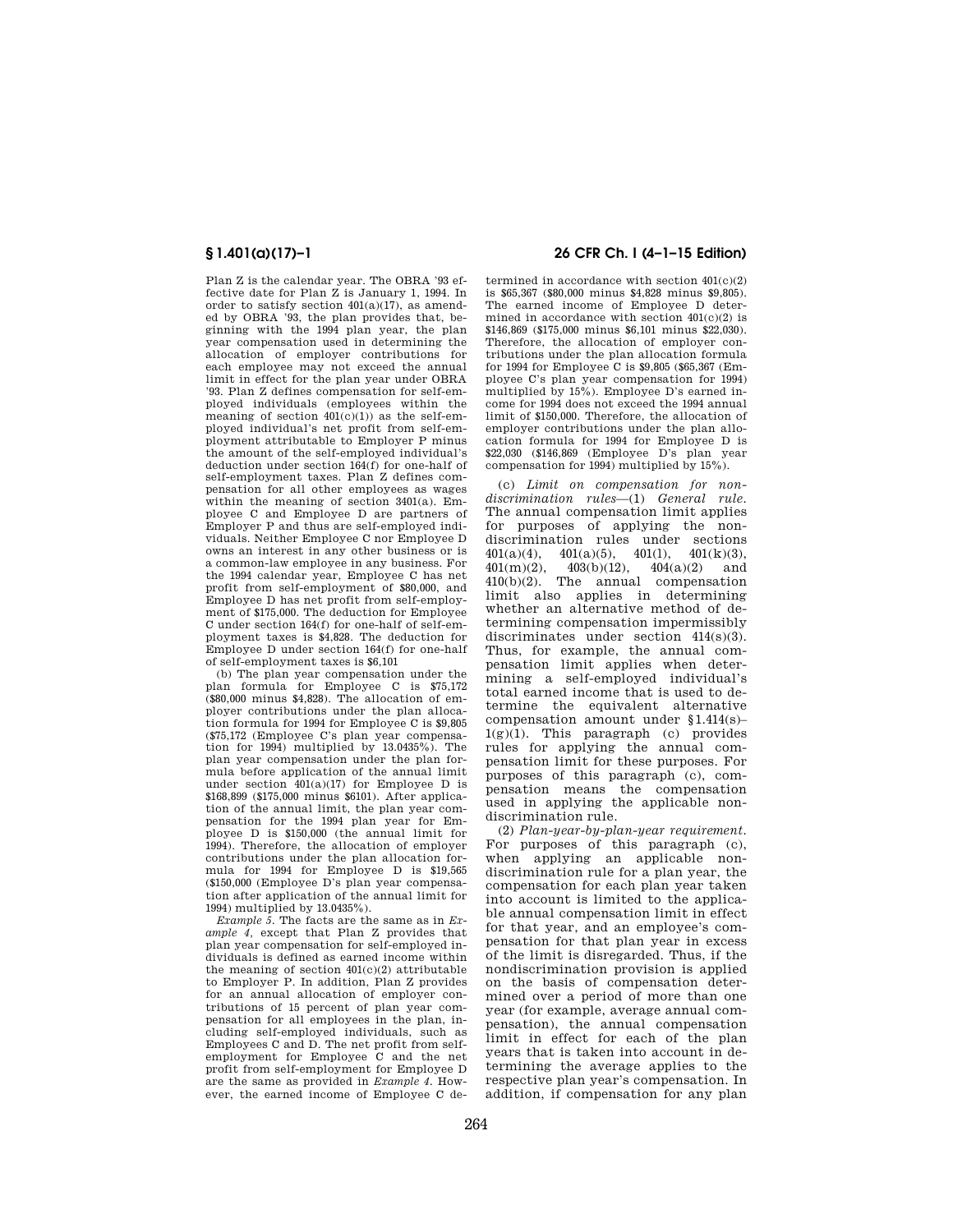year beginning prior to the OBRA '93 effective date is used when applying any nondiscrimination rule in a plan year beginning on or after the OBRA '93 effective date, then the annual compensation limit for that prior year is the annual compensation limit for the first plan year beginning on or after the OBRA '93 effective date (generally \$150,000).

(3) *Plan-by-plan limit.* For purposes of this paragraph (c), the annual compensation limit applies separately to each plan (or group of plans treated as a single plan) of an employer for purposes of the applicable nondiscrimination requirement. For this purpose, the plans included in the testing group taken into account in determining whether the average benefit percentage test of §1.410(b)–5 is satisfied are generally treated as a single plan.

(4) *Application of limit to a plan year.*  The rules provided in paragraph (b)(3) of this section regarding the application of the limit to a plan year apply for purposes of this paragraph (c).

(5) *Limits on multiple employer and multiemployer plans.* The rule provided in paragraph (b)(4) of this section regarding the application of the limit to multiple employer and multiemployer plans applies for purposes of this paragraph (c).

(d) *Effective date*—(1) *Statutory effective date*—(i) *General rule.* Except as otherwise provided in this paragraph (d), section  $401(a)(17)$  applies to a plan as of the first plan year beginning on or after January 1, 1989. For purposes of this section, statutory effective date generally means the first day of the first plan year that section  $401(a)(17)$  is applicable to a plan. In the case of governmental plans, statutory effective date means the first day of the first plan year for which the plan is not deemed to satisfy section  $401(a)(17)$  by reason of paragraph  $(d)(4)$  of this section.

(ii) *Exception for collectively bargained plans.* In the case of a plan maintained pursuant to one or more collective bargaining agreements between employee representatives and one or more employers ratified before March 1, 1986, section  $401(a)(17)$  applies to allocations and benefit accruals for plan years beginning on or after the earlier of—

(A) January 1, 1991; or

(B) The later of January 1, 1989, or the date on which the last of the collective bargaining agreements terminates (determined without regard to any extension or renegotiation of any agreement occurring after February 28, 1986). For purposes of this paragraph (d)(1)(ii), the rules of  $$1.410(b)-10(a)(2)$ apply for purposes of determining whether a plan is maintained pursuant to one or more collective bargaining agreements, and any extension or renegotiation of a collective bargaining agreement, which extension or renegotiation is ratified after February 28, 1986, is to be disregarded in determining the date on which the agreement terminates.

(2) *OBRA '93 effective date*—(i) *In general.* For purposes of this section, OBRA '93 effective date means the first day of the first plan year beginning on or after January 1, 1994, except as provided in this paragraph (d)(2).

(ii) *Exception for collectively bargained plans*—(A) *In general.* In the case of a plan maintained pursuant to one or more collective bargaining agreements between employee representatives and 1 or more employers ratified before August 10, 1993, OBRA '93 effective date means the first day of the first plan year beginning on or after the earlier of—

(*1*) The latest of—

(*i*) January 1, 1994;

(*ii*) The date on which the last of such collective bargaining agreements terminates (without regard to any extension, amendment, or, modification of such agreements on or after August 10, 1993); or

(*iii*) In the case of a plan maintained pursuant to collective bargaining under the Railway Labor Act, the date of execution of an extension or replacement of the last of such collective bargaining agreements in effect on August 10, 1993; or

(*2*) January 1, 1997.

(B) *Determination of whether plan is collectively bargained.* For purposes of this paragraph  $(d)(2)(ii)$ , the rules of  $$1.410(b)-10(a)(2)$  apply for purposes of determining whether a plan is maintained pursuant to one or more collective bargaining agreements, except that August 10, 1993, is substituted for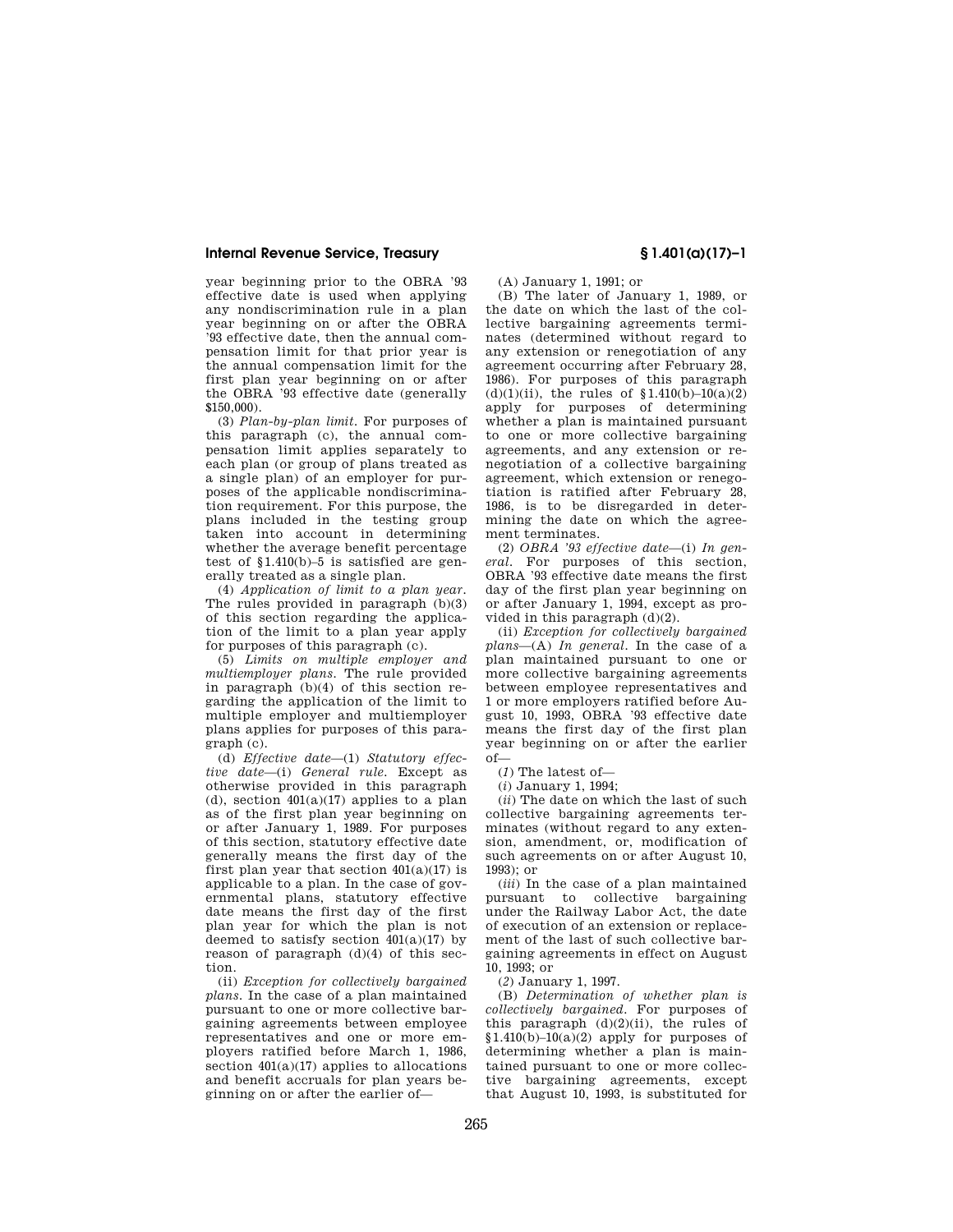March 1, 1986, as the date before which the collective bargaining agreements must be ratified.

(3) *Regulatory effective date.* This  $$1.401(a)(17)-1$  applies to plan years beginning on or after the OBRA '93 effective date. However, in the case of a plan maintained by an organization that is exempt from income taxation under section 501(a), including plans subject to section  $403(b)(12)(A)(i)$  (nonelective plans), this  $\frac{\S(1.401(a)(17)-1)}{2}$  applies to plan years beginning on or after January 1, 1996. For plan years beginning before the effective date of these regulations and on or after the statutory effective date, a plan must be operated in accordance with a reasonable, good faith interpretation of section  $401(a)(17)$ , taking into account, if applicable, the OBRA '93 reduction to the annual compensation limit under section  $401(a)(17)$ .

(4) *Special rules for governmental plans*—(i) *Deemed satisfaction by governmental plans.* In the case of governmental plans described in section 414(d), including plans subject to section  $403(b)(12)(A)(i)$  (nonelective plans), section 401(a)(17) is considered satisfied for plan years beginning before the later of January 1, 1996, or 90 days after the opening of the first legislative session beginning on or after January 1, 1996, of the governing body with authority to amend the plan, if that body does not meet continuously. For purposes of this paragraph (d)(4), the term governing body with authority to amend the plan means the legislature, board, commission, council, or other governing body with authority to amend the plan.

(ii) *Transition rule for governmental plans*—(A) *In general.* In the case of an eligible participant in a governmental plan (within the meaning of section 414(d)), the annual compensation limit under this section shall not apply to the extent that the application of the limitation would reduce the amount of compensation that is allowed to be taken into account under the plan below the amount that was allowed to be taken into account under the plan as in effect on July 1, 1993. Thus, for example, if a plan as in effect on July 1, 1993, determined benefits without any reference to a limit on compensation,

**§ 1.401(a)(17)–1 26 CFR Ch. I (4–1–15 Edition)** 

then the annual compensation limit in effect under this section will not apply to any eligible participant in any future year.

(B) *Eligible participant.* For purposes of this paragraph  $(d)(4)(ii)$ , an eligible participant is an individual who first became a participant in the plan prior to the first day of the first plan year beginning after the earlier of—

(*1*) The last day of the plan year by which a plan amendment to reflect the amendments made by section 13212 of OBRA '93 is both adopted and effective; or

(*2*) December 31, 1995.

(C) *Plan must be amended to incorporate limits.* This paragraph (d)(4)(ii) shall not apply to any eligible participant in a plan unless the plan is amended so that the plan incorporates by reference the annual compensation limit under section 401(a)(17), effective with respect to noneligible participants for plan years beginning after December 31, 1995 (or earlier, if the plan amendment so provides).

(5) *Benefits earned prior to effective date*—(i) *In general.* Allocations under a defined contribution plan or benefits accrued under a defined benefit plan for plan years beginning before the statutory effective date are not subject to the annual compensation limit. Allocations under a defined contribution plan or benefits accrued under a defined benefit plan for plan years beginning on or after the statutory effective date, but before the OBRA '93 effective date, are subject to the annual compensation limit under paragraph (a)(2) of this section. However, these allocations or accruals are not subject to the OBRA '93 reduction to the annual compensation limit described in paragraph (a)(3) of this section.

(ii) *Allocation for a plan year.* The allocations for a plan year include amounts described in §1.401(a)(4)–  $2(c)(ii)$  or  $$1.401(m)-1(f)(6)$  plus the earnings, expenses, gains, and losses attributable to those amounts.

(iii) *Benefits accrued for years before the effective date.* The benefits accrued for plan years prior to a specified date by any employee are the employee's benefits accrued under the plan, determined as if those benefits had been frozen (as defined in  $(1.401(a)(4)-13(c)(3)(i))$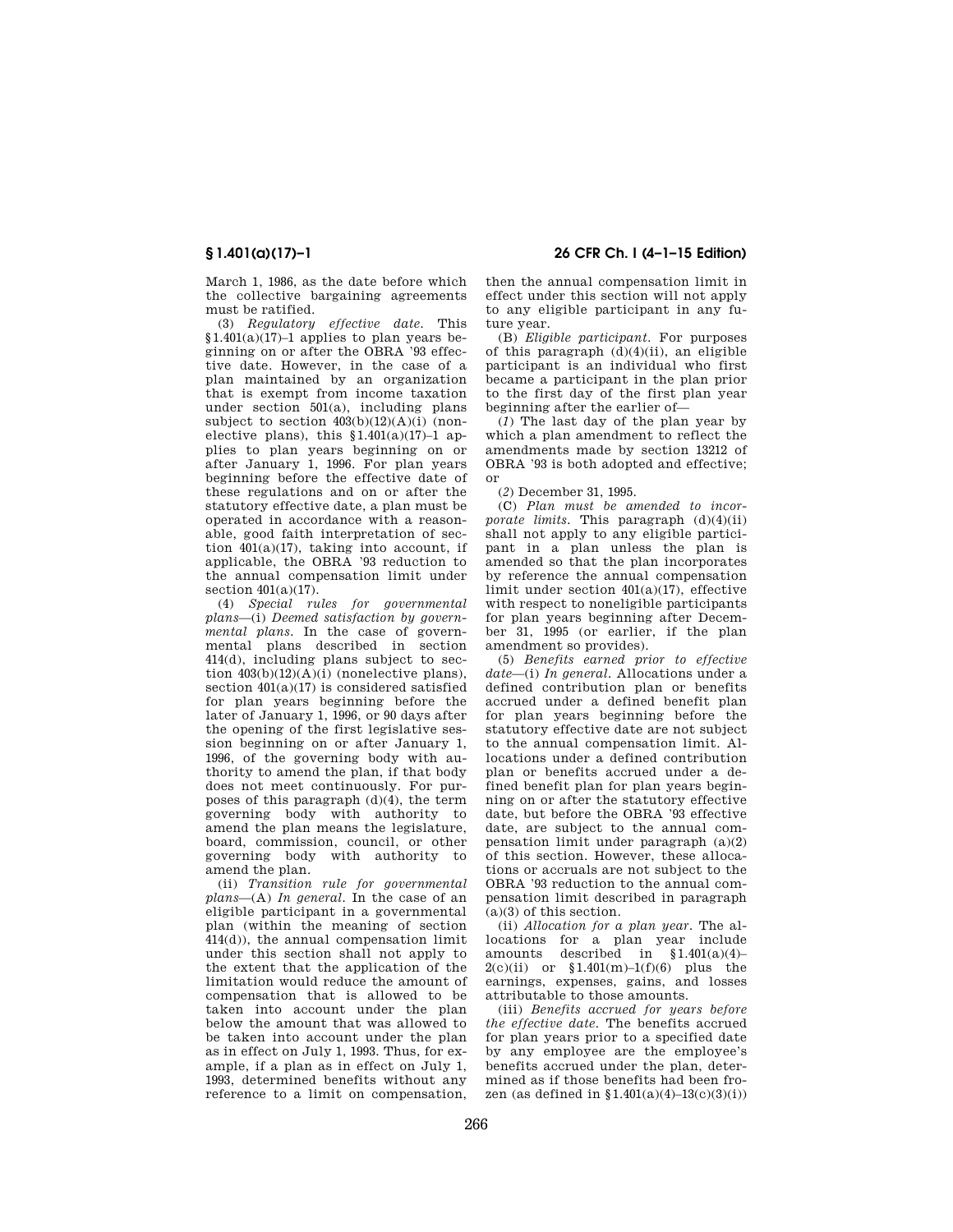as of the day immediately preceding such specified date. Thus, for example, benefits accrued for those plan years generally do not include any benefits accrued under an amendment increasing prior benefits that is adopted after the date on which the employee's benefits under the plan must be treated as frozen.

(e) *Determination of post-effective-date accrued benefits*—(1) *In general.* The plan formula that is used to determine the amount of allocations or benefit accruals for plan years beginning on or after the dates described in paragraph  $(d)(1)$ or (2) must comply with section  $401(a)(17)$  as in effect on such date. This paragraph (e) provides rules for applying section  $401(a)(17)$  in the case of section 401(a)(17) employees who accrue additional benefits under a defined benefit plan in a plan year beginning on or after the relevant effective date. Paragraph (e)(2) of this section contains definitions used in applying these rules. Paragraphs (e)(3) and (e)(4) of this section explain the application of the fresh-start rules in  $$1.401(a)(4)-13$  to the determination of the accrued benefits of section 401(a)(17) employees.

(2) *Definitions.* For purposes of this paragraph (e), the following definitions apply:

(i) *Section 401(a)(17) employee.* An employee is a section  $401(a)(17)$  employee as of a date, on or after the statutory effective date, if the employee's current accrued benefit as of that date is based on compensation for a year prior to the statutory effective date that exceeded the annual compensation limit for the first plan year beginning on or after the statutory effective date. In addition, an employee is a section 401(a)(17) employee as of a date, on or after the OBRA '93 effective date, if the employee's current accrued benefit as of that date is based on compensation for a year prior to the OBRA '93 effective date that exceeded the annual compensation limit for the first plan year beginning on or after the OBRA '93 effective date. For this purpose, a current accrued benefit is not treated as based on compensation that exceeded the relevant annual compensation limit, if a plan makes a fresh start using the formula with wear-away described in  $$1.401(a)(4)-13(c)(4)(ii)$ , and

the employee's accrued benefit determined under  $$1.401(a)(4)-13(c)(4)(ii)(B)$ , taking into account the annual compensation limit, exceeds the employee's frozen accrued benefit (or, if applicable, the employee's adjusted accrued benefit) as of the fresh-start date.

(ii) *Section 401(a)(17) fresh-start date.*  Section  $401(a)(17)$  fresh-start date means a fresh-start date as defined in  $$1.401(a)(4)-12$  not earlier than the last day of the last plan year beginning before the statutory effective date, and not later than the last day of the last plan year beginning before the effective date of these regulations.

(iii) *OBRA '93 fresh-start date.* OBRA '93 fresh-start date means a fresh-start date as defined in  $$1.401(a)(4)-12$  not earlier than the last day of the last plan year beginning before the OBRA '93 effective date, and not later than the last day of the last plan year beginning before the effective date of these regulations

(iv) *Section 401(a)(17) frozen accrued benefit.* Section 401(a)(17) frozen accrued benefit means the accrued benefit for any section  $401(a)(17)$  employee frozen (as defined in  $$1.401(a)(4)$ - $13(c)(3)(i)$  as of the last day of the last plan year beginning before the statutory effective date.

(v) *OBRA '93 frozen accrued benefit.*  OBRA '93 frozen accrued benefit means the accrued benefit for any section 401(a)(17) employee frozen (as defined in  $$1.401(a)(4)-13(c)(3)(i)$  as of the OBRA '93 fresh-start date.

(3) *Application of fresh-start rules*—(i) *General rule.* In order to satisfy section  $401(a)(17)$ , a defined benefit plan must determine the accrued benefit of each section  $401(a)(17)$  employee by applying the fresh-start rules in  $$1.401(a)(4)$ -13(c). The fresh-start rules must be applied using a section  $401(a)(17)$  freshstart date and using the plan benefit formula, after amendment to comply with section  $401(a)(17)$  and this section, as the formula applicable to benefit accruals in the current plan year. In addition, the fresh-start rules must be applied to determine the accrued benefit of each section 401(a)(17) employee using an OBRA '93 fresh-start date and using the plan benefit formula, after amendment to comply with the reduction in the section  $401(a)(17)$  annual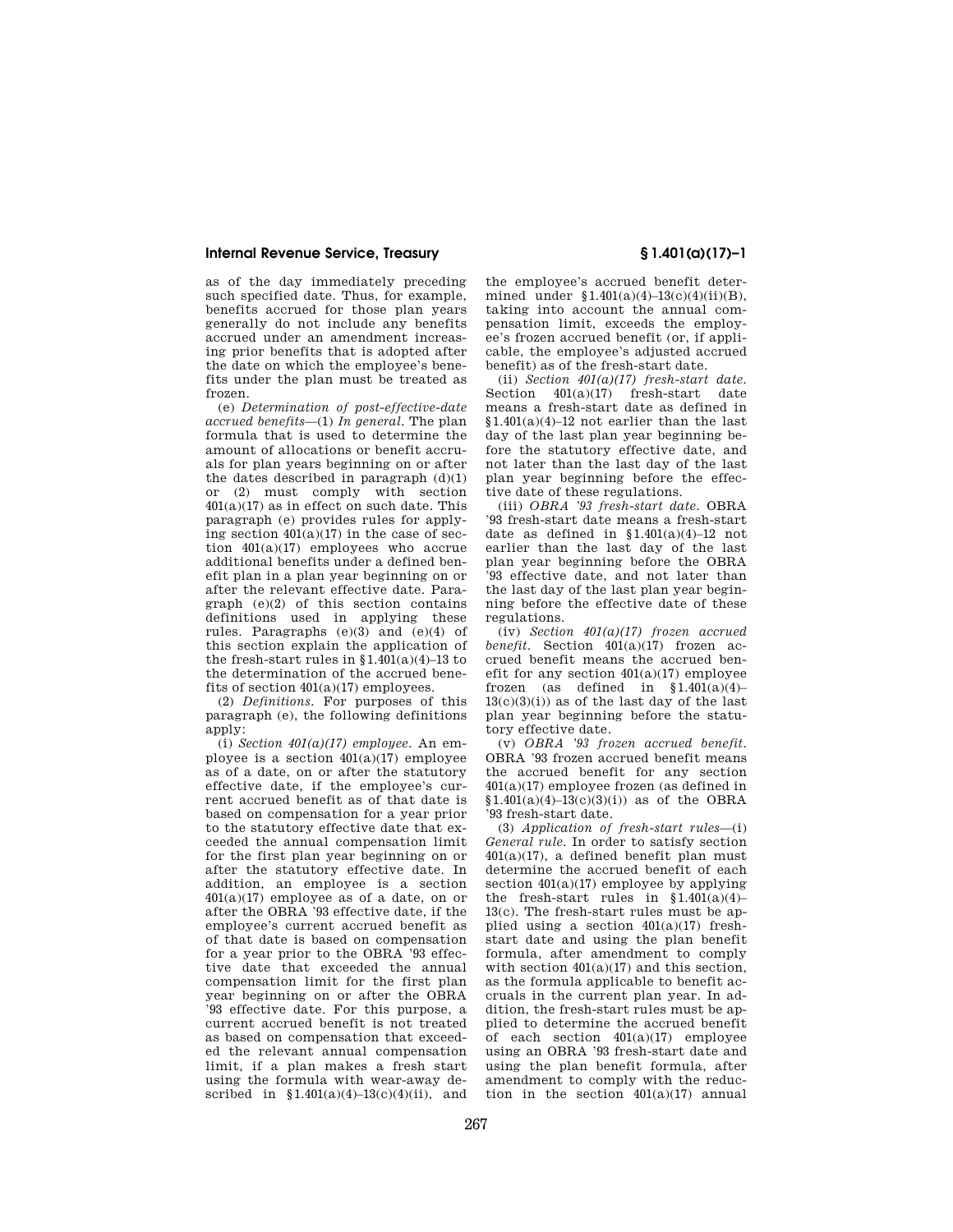compensation limit described in paragraph (a)(3) of this section, as the formula applicable to benefit accruals in the current plan year.

(ii) *Consistency rules in §1.401(a)(4)– 13(c) and (d)*—(A) *General rule.* In applying the fresh-start rules of  $$1.401(a)(4)$ - $13(c)$  and (d), the group of section 401(a)(17) employees is a fresh-start group. See  $$1.401(a)(4)-13(c)(5)(ii)(A)$ . Thus, the consistency rules of those sections govern, unless otherwise provided. For example, if the plan is using a fresh-start date applicable to all employees and is not adjusting frozen accrued benefits under  $$1.401(a)(4)-13(d)$ for employees who are not section 401(a)(17) employees, then the frozen accrued benefits for section  $401(a)(17)$ employees may not be adjusted under  $$1.401(a)(4)-13(d)$  or this paragraph (e).

(B) *Determination of adjusted accrued benefit.* If the fresh-start rules of  $$1.401(a)(4)-13(c)$  and (d) are applied to determine the benefits of all employees after a fresh-start date, the plan will not fail to satisfy the consistency requirement of  $$1.401(a)(4)-13(c)(5)(i)$ merely because the plan makes the adjustment described in  $$1.401(a)(4)-13(d)$ to the frozen accrued benefits of employees who are not section 401(a)(17) employees, but does not make the adjustment to the frozen accrued benefits of section 401(a)(17) employees. In addition, the plan does not fail to satisfy the consistency requirement of  $$1.401(a)(4)-13(c)(5)(i)$  merely because the plan makes the adjustment described in  $$1.401(a)(4)-13(d)$  for section 401(a)(17) employees on the basis of the compensation formula that was used to determine the frozen accrued benefit (as required under paragraph  $(e)(4)(iii)$ ) of this section) but makes the adjustment for employees who are not section 401(a)(17) employees on the basis of any other method provided in  $$1,401(a)(4)-13(d)(8)$ .

(4) *Permitted adjustments to frozen accrued benefit of section 401(a)(17) employees*—(i) *General rule.* Except as otherwise provided in paragraphs (e)(4)(ii) and (iii) of this section, the rules in  $$1.401(a)(4)-13(c)(3)$  (permitting certain adjustments to frozen accrued benefits) apply to section  $401(a)(17)$  frozen accrued benefits or OBRA '93 frozen accrued benefits.

# **§ 1.401(a)(17)–1 26 CFR Ch. I (4–1–15 Edition)**

(ii) *Optional forms of benefit.* After either the section  $401(a)(17)$  fresh-start date or the OBRA '93 fresh-start date, a plan may be amended either to provide a new optional form of benefit or to make an optional form of benefit available with respect to the section 401(a)(17) frozen accrued benefit or the OBRA '93 frozen accrued benefit, provided that the optional form of benefit is not subsidized. Whether an optional form is subsidized may be determined using any reasonable actuarial assumptions.

(iii) *Adjusting section 401(a)(17) accrued benefits*—(A) *In general.* If the plan adjusts accrued benefits for employees under the rules of  $$1.401(a)(4)$ -13(d) as of a fresh-start date, the adjusted accrued benefit (within the meaning of section  $$1.401(a)(4)-13(d))$ for each section  $401(a)(17)$  employee must be determined after the freshstart date by reference to the plan's compensation formula that was actually used to determine the frozen accrued benefit as of the fresh-start date. For this purpose, the plan's compensation formula incorporates the plan's underlying compensation definition and compensation averaging period. In making the adjustment, the denominator of the adjustment fraction described in  $$1.401(a)(4)-13(d)(8)(i)$  is the employee's compensation as of the fresh-start date using the plan's compensation formula as of that date and, in the case of an OBRA '93 fresh-start date, reflecting the annual compensation limits that applied as of the freshstart date. The numerator of the adjustment fraction is the employee's updated compensation (i.e., compensation for the current plan year within the meaning of  $$1.401(a)(4)-13(d)(8)$ , determined after applying the annual compensation limits to each year's compensation that is used in the plan's compensation formula as of the freshstart date. Similarly, in applying the alternative rule in  $\S 1.401(a)(4)$ in  $$1.401(a)(4)$ –  $13(d)(8)(v)$ , the updated compensation that is substituted must be determined after applying the annual compensation limits to each year's compensation that is used in the plan's compensation formula. Thus, no adjustment will be permitted unless the updated compensation (determined after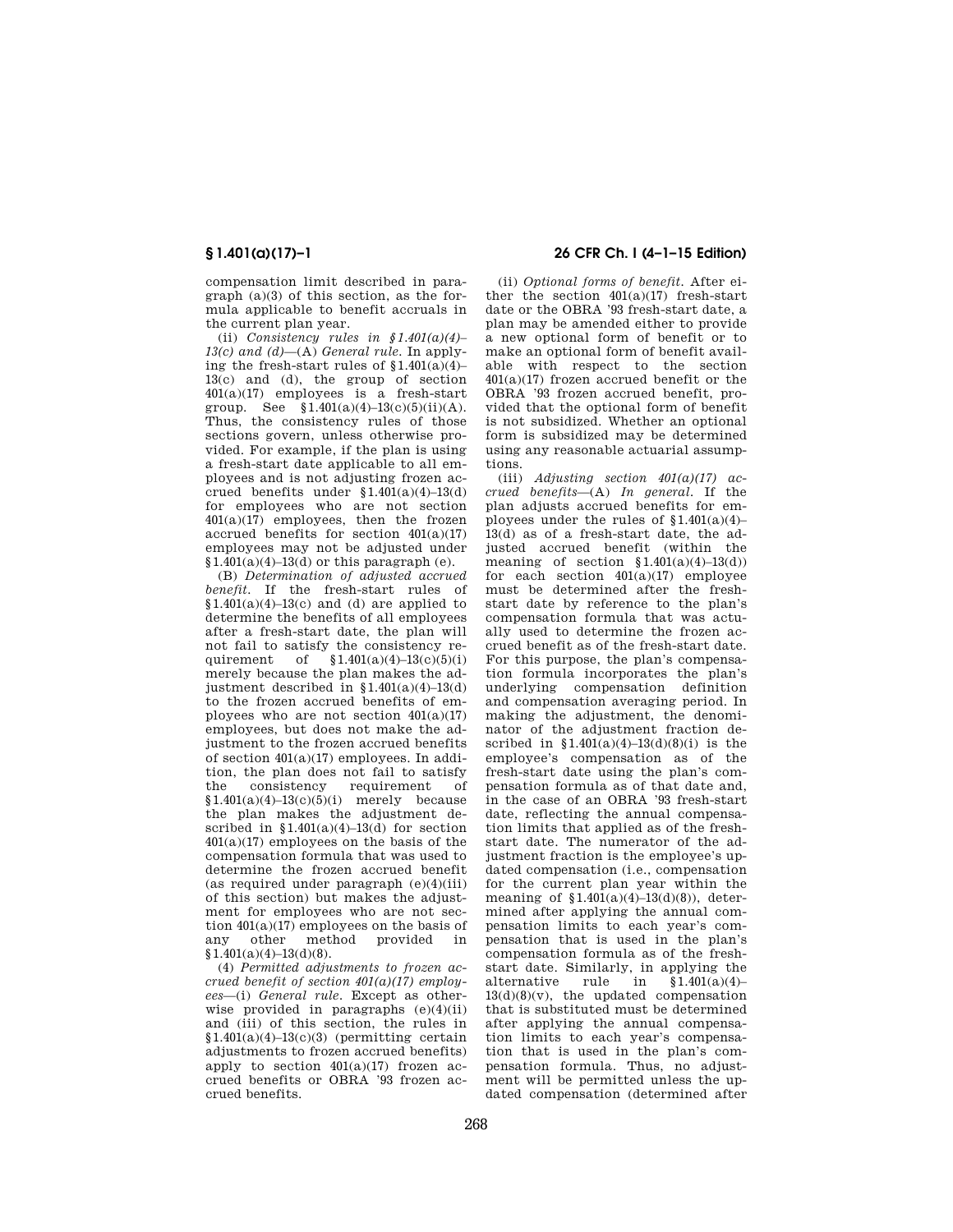applying the annual compensation limit) exceeds the compensation that was used to determine the employee's frozen accrued benefit.

(B) *Multiple fresh starts.* If a plan makes more than one fresh start with respect to a section  $401(a)(17)$  employee, the employee's frozen accrued benefit as of the latest fresh-start date will either be determined by applying the current benefit formula to the employee's total years of service as of that fresh-start date or will consist of the sum of the employee's frozen accrued benefit (or adjusted accrued benefit (as defined in  $$1.401(a)(4)$ - $13(d)(8(i))$  as of the previous freshstart date plus additional frozen accruals since the previous fresh start. If the frozen accrued benefit consists of such a sum, in making the adjustments described in paragraph  $(e)(4)(iii)(A)$  of this section, separate adjustments must be made to that previously frozen accrued benefit (or adjusted accrued benefit) and the additional frozen accruals to the extent that the frozen accrued benefit and the additional accruals have been determined using different compensation formulas or different compensation limits (i.e., the section 401(a)(17) limit before and after the reduction in limit described in paragraph (a)(3) of this section). In this case, if the plan is applying the adjustment fraction of §1.401(a)(4)–13(d)(8)(i), the denominator of the separate adjustment fraction for adjusting each portion of the frozen accrued benefit must reflect the actual compensation formula, and, if applicable, compensation limit, originally used for determining that portion. For example, the frozen accrued benefit of a section 401(a)(17) employee as of the OBRA '93 fresh-start date may be based on the sum of the section  $401(a)(17)$  frozen accrued benefit (determined without any annual compensation limit) plus benefit accruals in the years between the statutory effective date and the OBRA '93 effective date (based on compensation that was subject to the annual compensation limits for those years). In this example, in adjusting the section  $401(a)(17)$  frozen accrued benefit, the denominator of the adjustment fraction does not reflect any annual compensation limit. Similarly, in ad-

justing the frozen accruals for years between the statutory effective date and the OBRA '93 effective date, the denominator of the adjustment fraction reflects the level of the annual compensation limit in effect for those years.

(5) *Examples.* The following examples illustrate the rules in this paragraph (e).

*Example 1.* (a) Employer X maintains Plan Y, a calendar year defined benefit plan providing an annual benefit for each year of service equal to 2 percent of compensation averaged over an employee's high 3 consecutive calendar years' compensation. Section  $401(a)(17)$  applies to Plan Y in 1989. As of the close of the last plan year beginning before January 1, 1989 (i.e., the 1988 plan year), Employee A, with 5 years of service, had accrued a benefit of \$25,000 which equals 10 percent (2 percent multiplied by 5 years of service) of average compensation of \$250,000. Employer X decides to comply with the provisions of this section for plan years before the effective date of this section. Employer X decides to make the amendment effective for plan years beginning on or after January 1, 1989, and uses December 31, 1988 as the section 401(a)(17) fresh-start date. Plan Y, as amended, provides that, in determining an employee's benefit, compensation taken into account is limited in accordance with the provisions of this section to the annual compensation limit under section 401(a)(17), and that, for section  $401(a)(17)$  employees, the employee's accrued benefit is the greater of

(i) The employee's benefit under the plan's benefit formula (after the plan formula is amended to comply with section  $401(a)(17)$ as applied to the employee's total years of service; and

(ii) The employee's accrued benefit as of December 31, 1988, determined as though the employee terminated employment on that date without regard to any plan amendments after that date.

Employer X decides not to amend Plan Y to provide for the adjustments permitted under §1.401(a)(4)–13(d) to the accrued benefit of section 401(a)(17) employees as of December 31, 1988.

(b) Under Plan Y, Employee A's accrued benefit at the end of 1989 is \$25,000, which is the greater of Employee A's accrued benefit as of the last day of the 1988 plan year (\$25,000), and \$24,000, which is Employee A's benefit based on the plan's benefit formula applied to Employee A's total years of service (\$200,000 multiplied by (2 percent multiplied by 6 years of service)). The formula of Plan Y applicable to section  $401(a)(17)$  employees for calculating their accrued benefits for years after the section  $401(a)(17)$  freshstart date is the formula in §1.401(a)–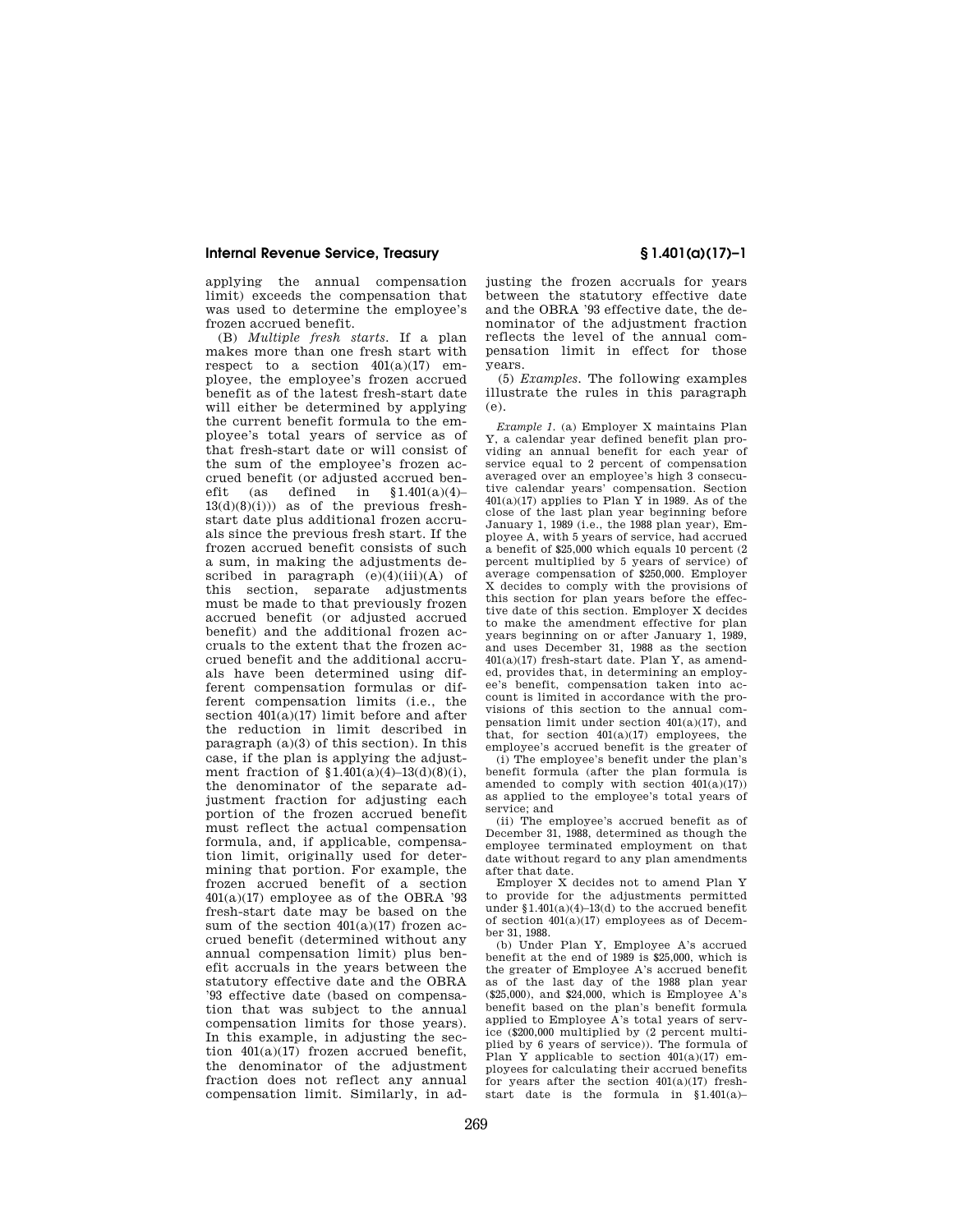13(c)(4)(ii) (formula with wear-away). The fresh-start formula is applied using a benefit formula for the 1989 plan year that satisfies section  $401(a)(17)$  and this section, and the December 31, 1988 fresh-start date used for the plan is a section  $401(a)(17)$  fresh-start date within the meaning of paragraph  $(e)(2)(ii)$  of this section. Thus, Plan Y, as amended, satisfies paragraph (e)(3)(i) of this section for plan years commencing prior to the OBRA '93 effective date.

*Example 2.* Assume the same facts as in *Example 1,* except that the plan formula provides that effective January 1, 1989, for section 401(a)(17) employees, an employee's benefit will equal the sum of the employee's accrued benefit as of December 31, 1988 (determined as though the employee terminated employment on that date and without regard to any amendments after that date), and 2 percent of compensation averaged over an employee's high 3 consecutive years' compensation times years of service taking into account only years of service after December 31, 1988. Thus, under Plan Y's formula, Employee A's accrued benefit as of December 31, 1989 is \$29,000, which is equal to the sum of \$25,000 (Employee A's accrued benefit as of December 31, 1988) plus \$4,000 (\$200,000 multiplied by (2 percent multiplied by 1 year of service)). The formula of Plan Y applicable to section 401(a)(17) employees for calculating their accrued benefits for years after the section  $401(a)(17)$  fresh-start date is the formula in  $$1.401(a)-13(c)(4)(i)$  (formula without wear-away). The fresh-start formula is applied using a benefit formula for the 1989 plan year that satisfies section 401(a)(17) and this section, and the December 31, 1988 freshstart date used for the plan is a section 401(a)(17) fresh-start date within the meaning of paragraph (e)(2)(ii) of this section. Thus, Plan Y, as amended, satisfies paragraph  $(e)(3)(i)$  of this section for plan years commencing prior to the OBRA '93 effective date.

*Example 3.* (a) Assume the same facts as in *Example 1,* except that the plan formula provides that effective January 1, 1989, an employee's benefit equals the greater of the plan formulas in *Example 1* and *Example 2.*  The formula of Plan Y applicable to section 401(a)(17) employees for calculating their accrued benefits for years after the section  $401(a)(17)$  fresh-start date is the formula in §1.401(a)–13(c)(4)(iii) (formula with extended wear-away). The fresh-start formula is applied using a benefit formula for the 1989 plan year that satisfies section 401(a)(17) and this section, and the December 31, 1988 freshstart date used for the plan is a section 401(a)(17) fresh-start date within the meaning of paragraph  $(e)(2)(ii)$  of this section. Thus, Plan Y, as amended, satisfies paragraph (e)(3)(i) of this section for plan years commencing prior to the OBRA '93 effective date.

(b) Assume that for each of the years 1991– 93 Employee A's annual compensation under

## **§ 1.401(a)(17)–1 26 CFR Ch. I (4–1–15 Edition)**

the plan compensation formula, disregarding the amendment to comply with section 401(a)(17) is \$300,000. The annual compensation limit is adjusted to \$222,220, \$228,860, and \$235,840 for plan years beginning January 1, 1991, 1992, and 1993, respectively. Because Employer X has decided to amend Plan Y to comply with the provisions of this section effective for plan years beginning on or after January 1, 1989, and has used December 31, 1988 as the section 401(a)(17) fresh-start date, the compensation that may be taken into account for plan benefits in 1993 cannot exceed \$228,973 (the average of \$222,220, \$228,860, and \$235,840). Therefore, as of December 31, 1993, the benefit determined under the fresh-start formula with wear-away would be \$45,795 (\$228,973 multiplied by (2 percent multiplied by 10 years of service)). The benefit determined under the fresh-start formula without wear-away would be \$47,897, which is equal to  $$25,000$  (Employee A's section  $401(a)(17)$  frozen accrued benefit) plus \$22,897 (\$228,973 multiplied by (2 percent multiplied by 5 years of service)). Because Employee A's accrued benefit is being determined using the fresh-start formula with extended wear-away, Employee A's accrued benefit as of December 31, 1993, is equal to \$47,897, the greater of the two amounts.

*Example 4.* (a) Assume the same facts as in *Example 3,* except that Plan Y satisfies  $$1.401(a)(4)-13(d)(3)$  through (d)(7) and that the amendment to Plan Y effective for plan years beginning after December 31, 1988, also provided for adjustments to the section 401(a)(17) frozen accrued benefit in accordance with §1.401(a)(4)-13(d) using the fraction described in  $$1.401(a)(4)-13(d)(8)(i)$ .

(b) As of December 31, 1993, the numerator of Employee A's compensation fraction is \$228,973 (the average of Employee A's annual compensation for 1991, 1992, and 1993, as limited by the respective annual limit for each of those years). The denominator of Employee A's compensation fraction determined in accordance with paragraph (e)(4)(iii) of this section is \$250,000 (the average of Employee A's high 3 consecutive calendar year compensation as of December 31, 1988, determined without regard to section  $401(a)(17)$ ). Therefore, Employee A's compensation fraction is \$228,973/\$250,000. Because the compensation adjustment fraction is less than 1, Employee A's section  $401(a)(17)$  frozen accrued benefit is not adjusted. Therefore, Employee A's accrued benefit as of December 31, 1993, would still be \$47,897, which is equal to  $$25,000$  (Employee A's section  $401(a)(17)$  frozen accrued benefit) plus \$22,897 (\$228,973 multiplied by (2 percent multiplied by 5 years of service).

*Example 5.* (a) Assume the same facts as in *Example 3,* except that as of January 1, 1994, Plan Y is amended to provide that benefits will be determined based on compensation of \$150,000 (the limit in effect under section